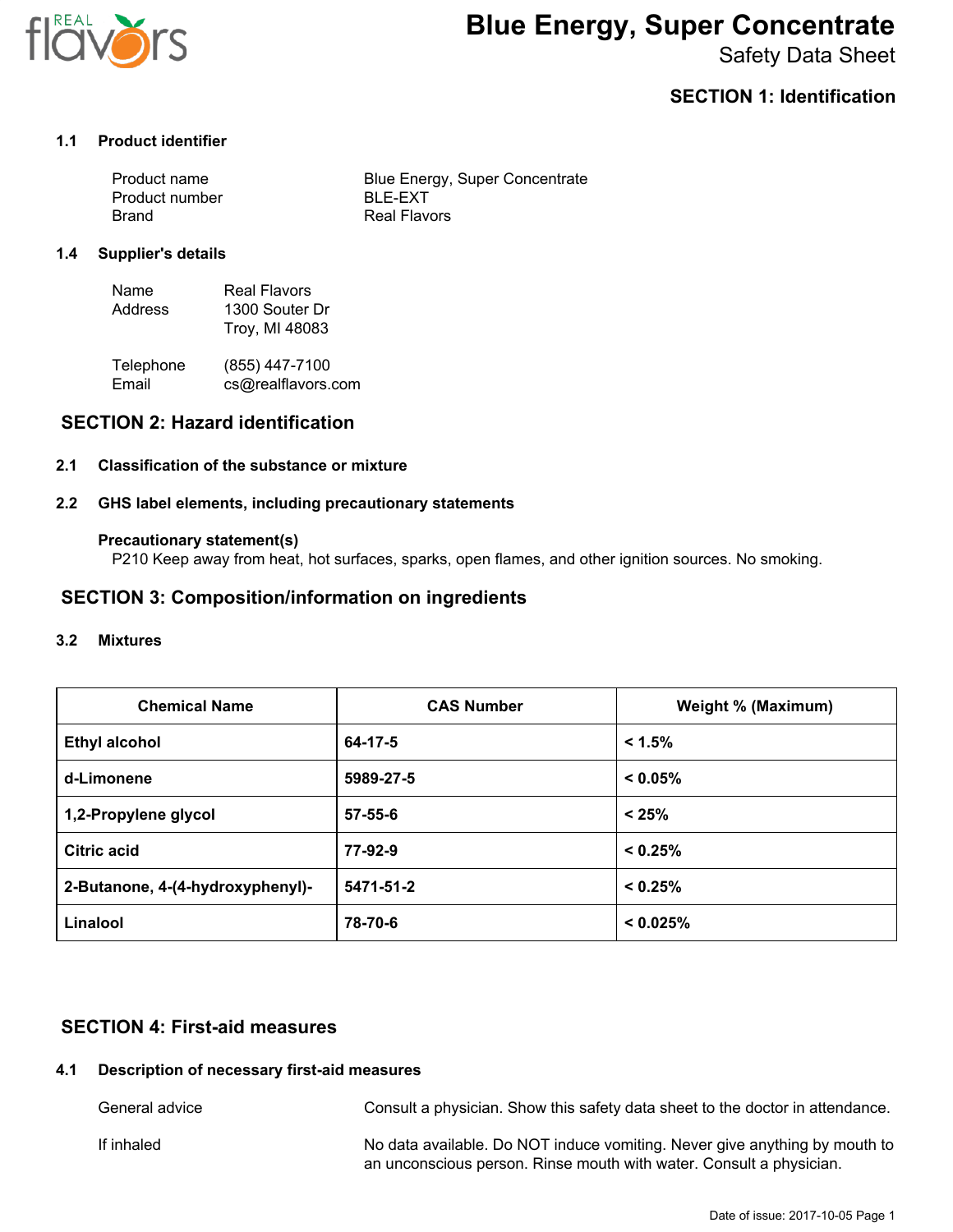

# **Blue Energy, Super Concentrate**

# Safety Data Sheet

In case of skin contact Wash off with soap and plenty of water. Get medical attention if symptoms occur.

In case of eye contact Rinse thoroughly with plenty of water for at least 15 minutes. Get medical attention if symptoms occur.

# **SECTION 5: Fire-fighting measures**

- **5.1 Suitable extinguishing media** Use extinguishing media appropriate for surrounding fire.
- **5.2 Specific hazards arising from the chemical** No data available.
- **5.3 Special protective actions for fire-fighters** Wear self-contained breathing apparatus for firefighting if necessary.

# **SECTION 6: Accidental release measures**

**6.1 Personal precautions, protective equipment and emergency procedures** Use personal protective equipment. Avoid breathing vapours, mist or gas. Ensure adequate ventilation. Evacuate personnel to safe areas. For personal protection see section 8.

### **6.2 Environmental precautions**

Prevent further leakage or spillage if safe to do so. Do not let product enter drains.

### **6.3 Methods and materials for containment and cleaning up**

Sweep up and shovel. Do not flush with water. Keep in suitable, closed containers for disposal. Contain spillage, soak up with non-combustible absorbent material, (e.g. sand, earth, diatomaceous earth, vermiculite) and transfer to a container for disposal according to local / national regulations (see section 13)

# **SECTION 7: Handling and storage**

#### **7.1 Precautions for safe handling**

Avoid contact with skin and eyes. Avoid inhalation of vapour or mist. Use explosion-proof equipment. Keep away from sources of ignition - No smoking.Take measures to prevent the build up of electrostatic charge. For precautions see section 2.2.

#### **7.2 Conditions for safe storage, including any incompatibilities**

Keep container tightly closed in a dry and well-ventilated place. Containers which are opened must be carefully resealed and kept upright to prevent leakage.

## **SECTION 8: Exposure controls/personal protection**

## **8.3 Individual protection measures, such as personal protective equipment (PPE)**

#### **Body protection**

Skin Protection: None required with normal household use. Industrial Setting: Protective gloves (for hands) and protective clothing are required where repeated or prolonged skin contact may occur.

#### **Respiratory protection**

No data available.

# **Environmental exposure controls**

Do not let product enter drains.

## **SECTION 9: Physical and chemical properties**